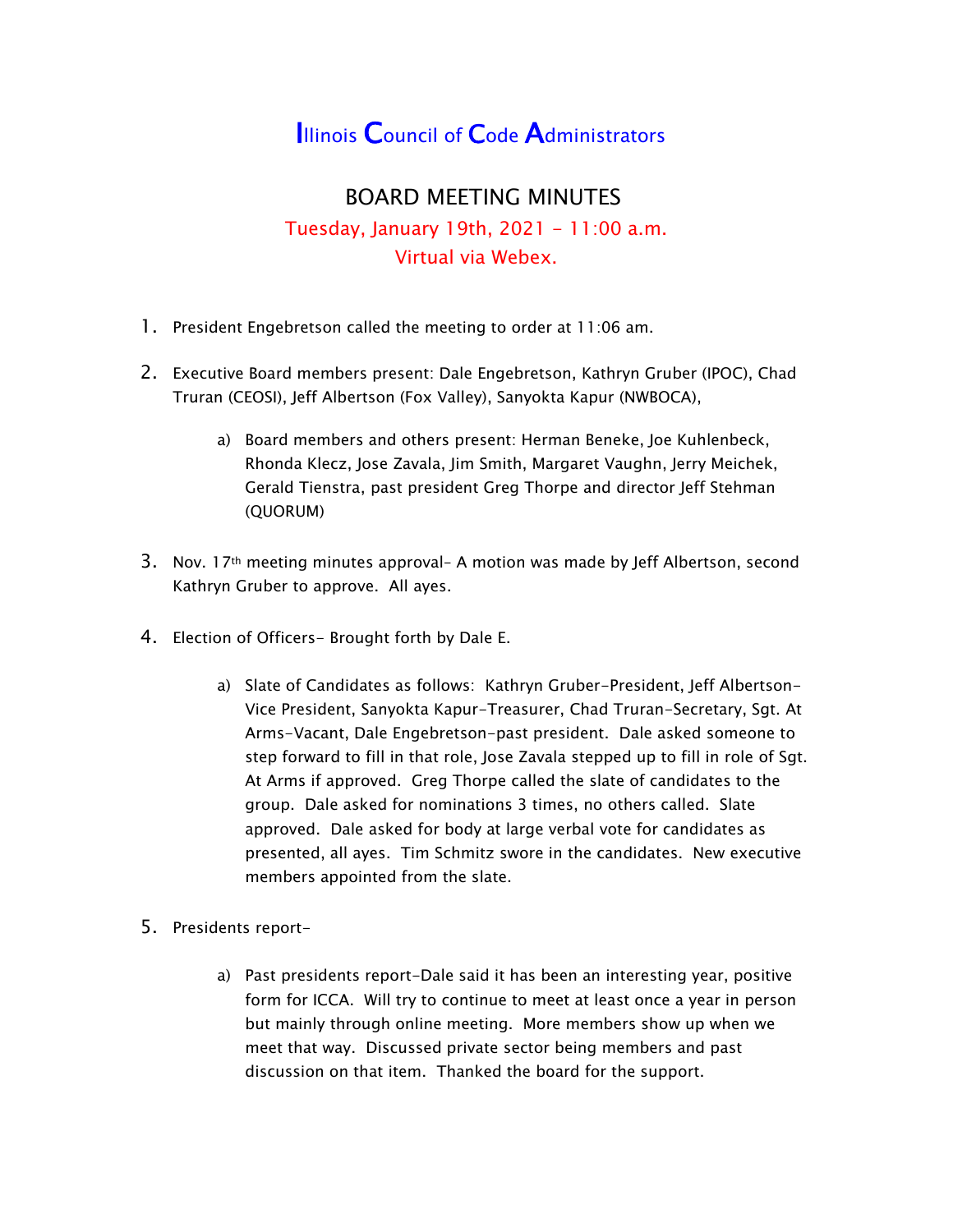- b) Presidents report-Dale turned the gavel over to Kathryn Gruber. Kathryn asked Sonya to provide a Secretary's report for the year and if anything needed changed for 2021. Sonyokta said she has gained a lot of experience working with everyone, but really wants to see more outreach with ICCA and member chapters. Website administrator, Greg Thorpe is still the admin of the site, but would gladly pass it on. Stehman stated that it is tough to keep things updated, everyone is busy, but it can be expensive to have some 3rd party to take care of the site. Greg stated the same. Greg stated that he is maintaining minimally but can continue to do it instead of 3rd party. Jeff Albertson stated that it is up to all of us to watch the website and report any items that may need updated. Stehman agreed about exposure from ICCA to local chapters. Sanyokta discussed annual fees. Kathryn stated that there was a by-law change that gave more time to chapters to pay.
- 6. Treasurers report-Jeff Albertson gave Nov and Jan report. No activity same balance. Jeff discussed not receiving invoice from Margaret. Margaret said that she did get paid but has not sent out invoice for January. Margaret is paid up through December. Jeff and Margaret will investigate the matter offline and will report back at next meeting. Margaret said that she had heard from the accountant and the IRS is ready to approve us. Accountant just needs a bank statement. Dale wanted to make a motion to approve, Kathryn expressed concern and wanted to wait until next meeting to approve until Jeff and Margaret had things worked out. Greg suggested motion to approve report as submitted. Motion to approve report as submitted, Greg Thorpe, Dale Engebretson second, all in favor. Jeff A. stated that everything would be shown on the next report. Jeff is also going to get Sanyokta on the bank account. Both will coordinate getting that done. Jeff A. asked if fees will be changed for dues, due to covid, will be discussed later. Discussion changed to helping municipalities and having meetings online. Tim Schmitz said we can use his webex as necessary, just contact him.
- 7. Secretary report-Focused on banking efforts and getting items turned over. Training and has gained a lot of experience in her position.
- 8. Sgt. At Arms report-Chad T expressed that online payments would be a nice addition to the site. Rhonda gave info for what service they use. Chad and Rhonda will discuss.
- 9. Committee report
	- a) Critical infrastructure-Kathryn stated there was a meeting but nothing major to report.
	- b) FAST committee-Jeff Stehman gave report. Discussed info on the 3 person group that was formed to meet with engineers, architects and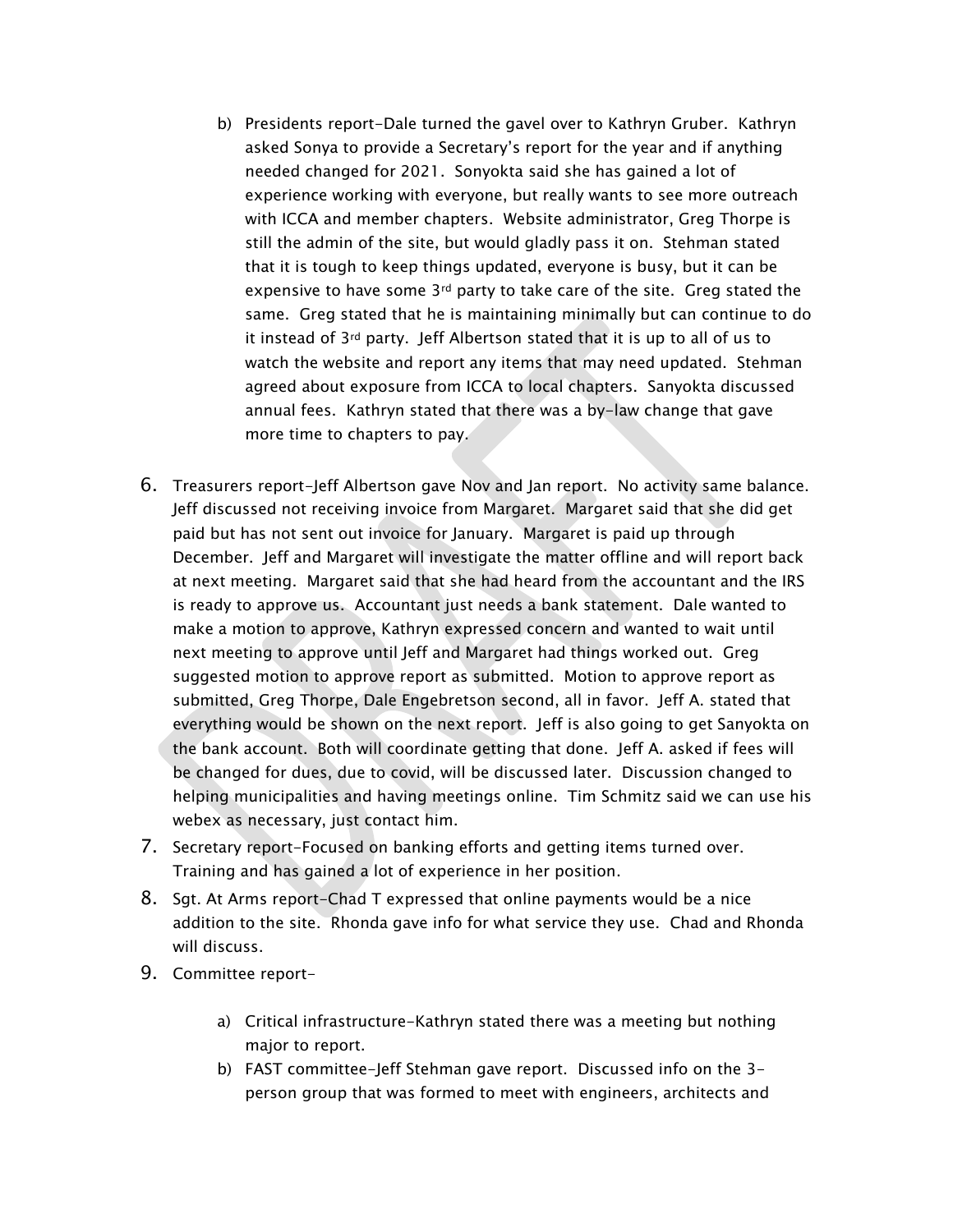"implemand" partnership. Rosemarie Grant stated that the "implemand" was not going to work. Too many roadblocks according to her. Now back implementing our own system. Unfortunately, covid has everything tied up and shut down. Hopefully in the next few months can get everything going again. (PWMAN)

- 10. ICCA Legislative update from Margaret Vaughn:
	- a) Margaret stated that she and Jeff found the missing invoice.
	- b) Lame duck session just wrapped up. Madigan brought everyone in and tried to get everything pushed through as quickly as possible.
	- c) Discussed the law enforcement bill.
	- d) New speaker elected, Chris Welch.
	- e) Chad T asked about Yingling bill and if he was going to introduce again. Margaret said that he could do it again. No other bills as they relate to anything we do.
	- f) Margaret said that she needed to re-register ICCA as a lobbyist. Kathryn said that she would follow up with Margaret with regards to that. Kathryn asked what the deadline is for registering and Margaret said that it is within 48 hours of doing any business. Greg asked if it expired January 1, Margaret said yes. ICCA has to register as a separate lobbyist.
	- g) Margaret said that she sent a counter proposal to reduce her lobbying fees and if we received it. Kathryn said we received it.
	- h) Margaret asked if there was enough to cover payment and Jeff said yes. Kathryn asked Jeff if we still have to pay Margaret and if there is enough, just for clarification. Jeff said yes for these payments, but budget will get tight after that.
- 11. Old Business-Kathryn called for discussion on the 2021 lobbyist change. Gave a brief history on the future and past with IML and Margaret. Discussion centered around cost and services between the two. Concern regarding amount paid and services rendered from IML and whether it would be the same as what we have now. Motion made by Chad T. for executive director, Greg T and Kathryn G to negotiate similar services and payment not to exceed \$4500 with IML. All in favor. Meeting in two weeks (Feb 2<sup>nd</sup> 2021) to discuss the negotiation efforts.
- 12. New business
	- a) Goals for the year-Kathryn G.-Online payments, website, lobbyist, promoting profession and traing event. Thanks to Sanyokta for helping put together. Training brought in \$980. No costs associated. Jeff S. really wants to get ICCA reps out to membership local chapter meetings.
	- b) Future meeting dates verified and are posted on the website.
	- c) Next meeting March 16th, 2021